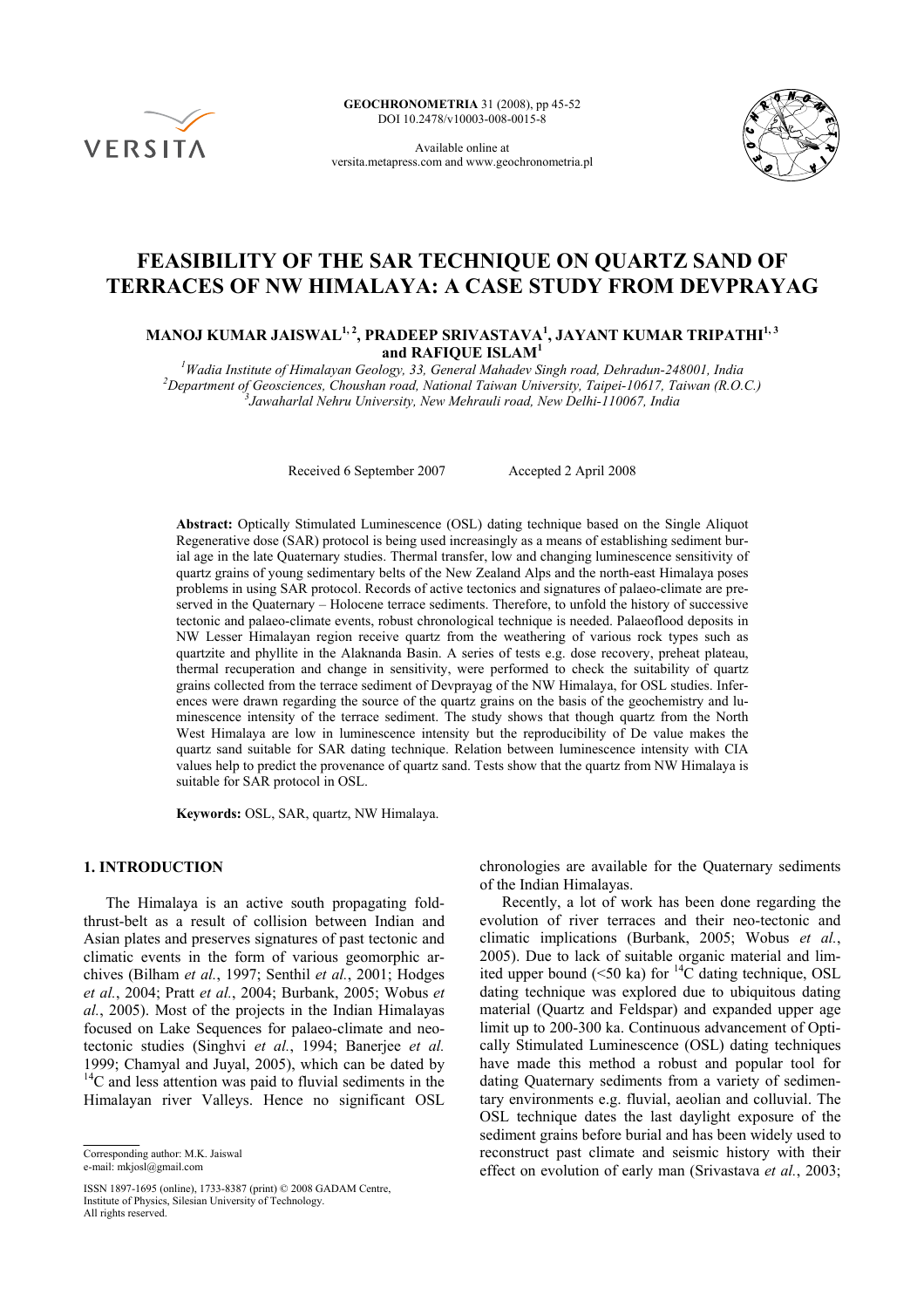Williams *et al.*, 2006; Juyal *et al.*, 2004; Mukul *et al.*, 2007). Using multiple aliquot additive dose protocol (Aitken, 1998), a few luminescence dates on the fault gouges of Himalaya (Singhvi *et al.*, 1994; Banerjee *et al.* 1999), lake sequences (Chamyal and Juyal, 2005) and fluvial terraces of Dun valley has been done (Suresh *et al.*, 2002; Singh *et al.*, 2003). However, for fluvial sediments, multiple aliquot protocol of luminescence dating can give rise to inaccurate ages due to partial and heterogeneous bleaching of the sediments before burial. Single aliquot/single grain protocol is the better proven technique for dating partially bleached water lain sediments as it provides the variability in bleaching and thus facilitates to choose the most bleached part of the sediment (Murray and Wintle, 2000).

In the context of high energy fluvial sediment due to topographic control in Himalaya, the Single Aliquot Regeneration (SAR) should be the most preferred protocol of luminescence dating. Using SAR, Jaiswal (2005) explored the partial bleaching in the quartz from sediments of various geomorphic archives e.g. alluvial fan in central Himalaya, palaeoflood from northern Ganga plain, flash flood in NW Himalayas and terraces in Darjeeling Himalayas. The work also highlights the problem of low luminescence counts and changing sensitivity in the Higher Himalayan sediments. Thomas *et al.*, (2007) tested SAR on Quartz from NE Himalayas in Assam, India to bracket the prehistoric earthquakes. The Quartz from that area showed very poor sensitivity. Using SAR, Mukul *et al.* (2007) dated the Quartz from tectonically uplifted terraces in NE Himalayas in Darjeeling, India. In this study too, the quartz were of low sensitivity and thus single grain studies could not be performed even though the sediments showed poor bleaching history.

During a SAR protocol, an aliquot is measured with various cycles of OSL, irradiation and preheat, which changes the luminescence sensitivity that can produce inaccurate ages. Hence it is important to check that whether the test dose monitors the sensitivity changes or not. Recent studies by Preusser *et al.* (2006) on luminescence properties of quartz derived from the terraces of New Zealand Alps shows that this quartz show low photon counts and high recuperation effects and thus were not found suitable for optical dating. The low number of cycles of erosion and burial or young sedimentary history was suggested as the probable reason for such luminescence characteristics. Similarly Thomas *et al.* (2007) studied the luminescence characteristics of the quartz from North-east Himalaya, which has shown low sensitivity. Moska and Murray (2006) have shown weakly sensitized fast component in the quartz from Tatra Mountains from Poland. Therefore the low sensitivity is probably a common problem in the sediments originating in young mountain belts.

Bed loads of the Himalayan Rivers are largely composed of sediments i.e. generated from the weathering of phyllites, granites and gneisses of the lesser and higher Himalayas. However, the relative proportions of the sediments either from granites or phyllites from these rocks vary from place to place and depend upon the local geology, tectonic and climatic conditions. In the present study, geochemical study on the sediments was carried

out to infer the source rock or provenance and their composition in the analyzed samples.

The study aims to find out the luminescence properties of quartz in sediment from a particular rock type and its suitability to apply SAR. Quartz was preferred due to fast bleaching rate and apparent absence of fading of luminescence signal. It is also hypothesized that the varying luminescence property should also be a property of mixing of sediments from different sources. The present study is a part of the work done to build up a chronology of tectonic and palaeo-climatic events in NW Himalayas, a major concern towards the understanding of evolution of Himalayas. In this process, the luminescence characteristics of quartz were studied and further evaluated the source of quartz received from different rocks on the basis of luminescence properties. Luminescence chronology and climatic implications has been discussed in detail by Srivastava *et al.* (2008).

## **2. STUDY AREA, SAMPLES AND METHODS**

The Alaknanda River, a major tributary to the Ganga, originates from the Satopanth Glacier situated at the altitude of 3641 m a.s.l. and meets the Bhagirathi River at Devprayag (541 m a.s.l.). The total catchment area of the Bhagirathi River is 10236.7  $km^2$  and it crosses 229 km of length (Pal, 1986). The southerly flowing Alaknanda traverses transverse to the east-west tectonic fabric of the Himalayas shows major thrust boundaries and lithotectonic units traversed by the river (**Fig. 1**).

Chandpur phyllite rocks host and also contribute to the terrace sediments on weathering i.e. mixed with the sediments transported from higher reaches in the river. Phyllite is a low-grade metamorphic rock formed intermediate between slate and schist. The details on the geomorphology, luminescence chronology and climatic interpretations are discussed in detail in Srivastava *et al.* (2008). In order to determine the source of sediments and the contribution of sediments from the host rock (phyllite) and rocks from the upper reaches (mainly gneisses and granites from Higher Himalayan crystalline rocks), geochemical analysis was carried out.

The Chemical Index of Alteration (CIA) of the sediments is a measure of the extent of chemical weathering and gives insight into the weathering trends (Nesbitt and Young, 1982; Fedo *et al.*, 1995). Four kilograms of each sediment sample was collected, air-dried, homogenized. One kilogram of homogenized sample was crushed to 250 µm. Out of the 1 kg sample processed and crushed about 200 g of each sample was ground to 75  $\mu$ m size for geochemical analysis. The major elements were analyzed by XRF (Siemens) on fused glass disc using the method by Norrish and Hutton (1969). The precision of analysis for major and trace elements were monitored using USGS rock standards (SGR and MAG-1) and were better than 1.5% and 5% respectively. Molar proportions of  $A<sub>1</sub>O<sub>3</sub>$ (A), CaO (C), Na<sub>2</sub>O (N), K<sub>2</sub>O (K) are used for the A-CN-K plots and Chemical Index of Alteration (CIA) (Nesbitt and Young, 1982; 1989), calculation was done on carbonate free basis (see Tripathi and Rajamani, 2003).

For luminescence analysis, unconsolidated sand samples were collected in opaque galvanized iron (GI pipes)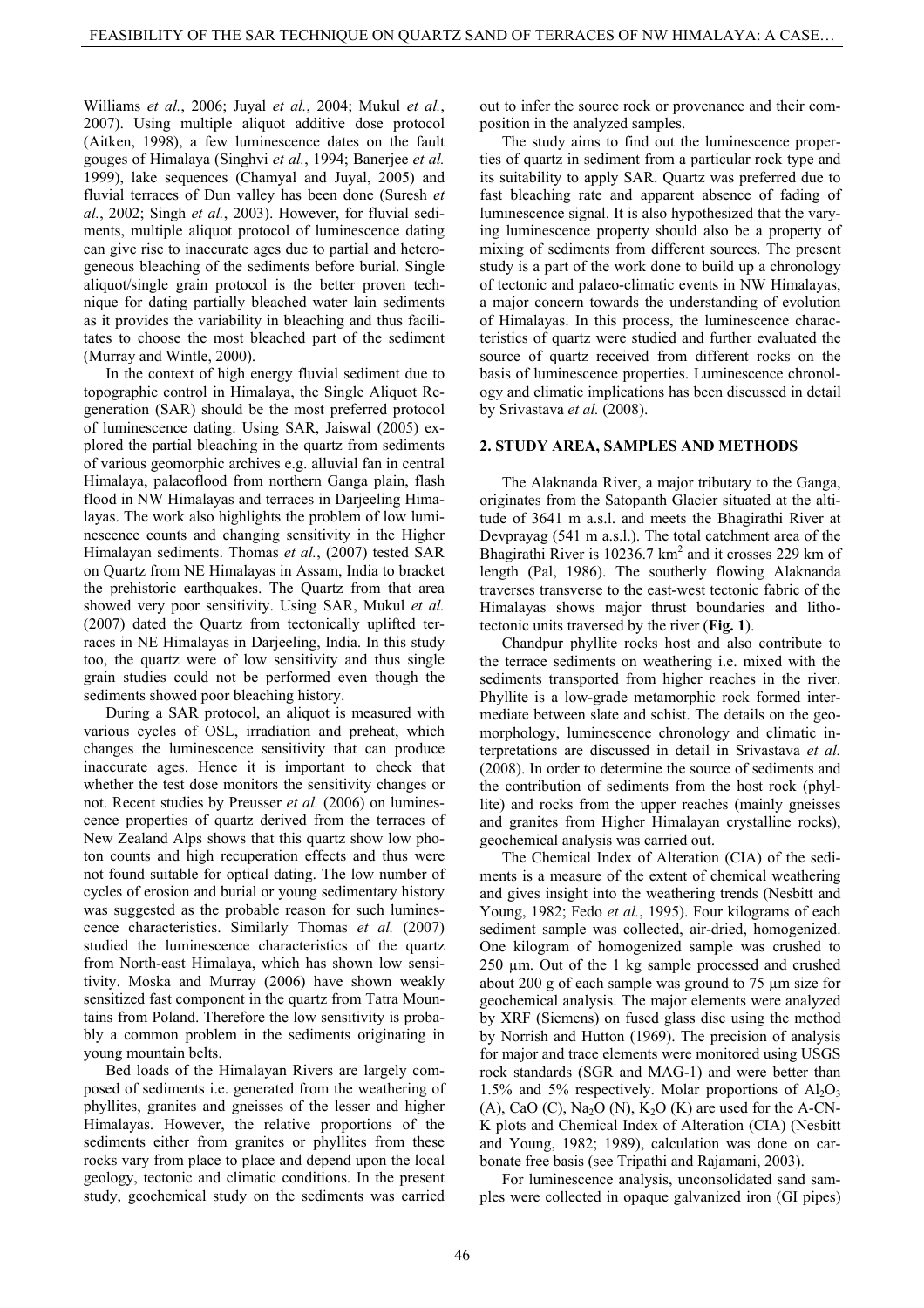tubes. These samples were sequentially treated with 10% HCl and  $30\%$  H<sub>2</sub>O<sub>2</sub> to remove carbonates and organic material, then sieved to obtain 90-150  $\mu$ m size fraction. Density separation using Na-Polytungstate  $(p = 2.58 \text{ g/cm}^3)$  was carried out to separate quartz and feldspar minerals. The analysis was done on quartz extract of the sediment. These grains were mounted on stainless steel discs using silicone oil. All the samples were checked for any contamination of feldspar using Infrared Stimulated Luminescence (IRSL). Blue Green Stimulated Luminescence (BGSL) using halogen lamp for stimulation, was carried out on all the samples in Risø TL-DA-15 reader. β-irradiation was performed using a  $^{90}Sr/^{90}Y$  source with a dose rate of 3.6 Gy/minute for coarse grain quartz on stainless steel disk. Luminescence was measured with a Risø TL-DA-15 reader fitted with an EMI 9635 QA photomultiplier tube (PMT) attached to the filter pack consisting of a U-340 filter and BG-39. A total of seven sediment samples (DP-4, DP-7, DP-8, DP- 9, DP- 10, DP-11 and DP-13) from fluvial sediments at Devprayag were measured.



**Fig. 1.** *(a) Location and geological settings of the study site at Deoprayag in NW Himalayas. MBT – Main Boundary thrust, RT – Ramgarh thrust, TT – Tons thrust, VT – Vaikrita thrust and STD – South Tibetan Detachment systems. (b) The sample collection points and their sequences in a geological setting. The site was explored to study the palaeoflood record of the region and to assess the provenance (for details, please see Ahmad et al., 2000).* 

## **3. RESULTS AND DISCUSSION**

#### **Geochemical analysis**

Here we have used the CIA values to characterize the local rocks and their contribution to the sediments comprising of a mixture of sediments from local rocks and the distally transported sediments from the upstream region. The key weathering process in the Himalaya is the physical weathering process due to the high relief, which does not affect the original CIA of the rocks. Phyllite/shales have high CIA and gneisses and granites have lower CIA (Taylor and McLennan, 1985), therefore, the two end members can be used to estimate the relative proportions of the source rocks in the terrace and palaeoflood deposits.

A graph was plotted for present-day channel sediment derived from the hinterland (gneisses and granites), and phyllite bedrock samples in the A-CN-K diagram (**Fig. 2**). Terraces sediments were plot on the tie line in between. The high CIA value (75) for phyllite and its plot on the A-CN-K space is considered as its original CIA. The mixing line, including all the terrace and palaeoflood sediments, the present day channel sediments and the phyllite bedrock do not follow the normal weathering trend parallel to the A-CN tie line but it intersects A-CN line when extended. This suggests a variable phyllitic contribution to the sediments (**Table 1**). The chemistry of channel sediments mainly represents the coarse-grained distal sourced sediment component transported as channel sands. Petrographic analysis of sediments indicates that their source area is the Higher Himalayan Crystallines. A chemical mass balance of distal High Himalayas Crystalline and local phyllites at the Deoprayag is made to understand the climato-tectonic conditions in the



**Fig. 2.** *A-CN-K Plot of the geochemical data of bedrock, present day channel sediment and terrace sediment. Note that the samples plot on the sediment mixing line between present day channel sediment representing upper catchment and bedrock phyllites away from weathering trend. (Modified from Srivastava et al., accepted in Quaternary Research).*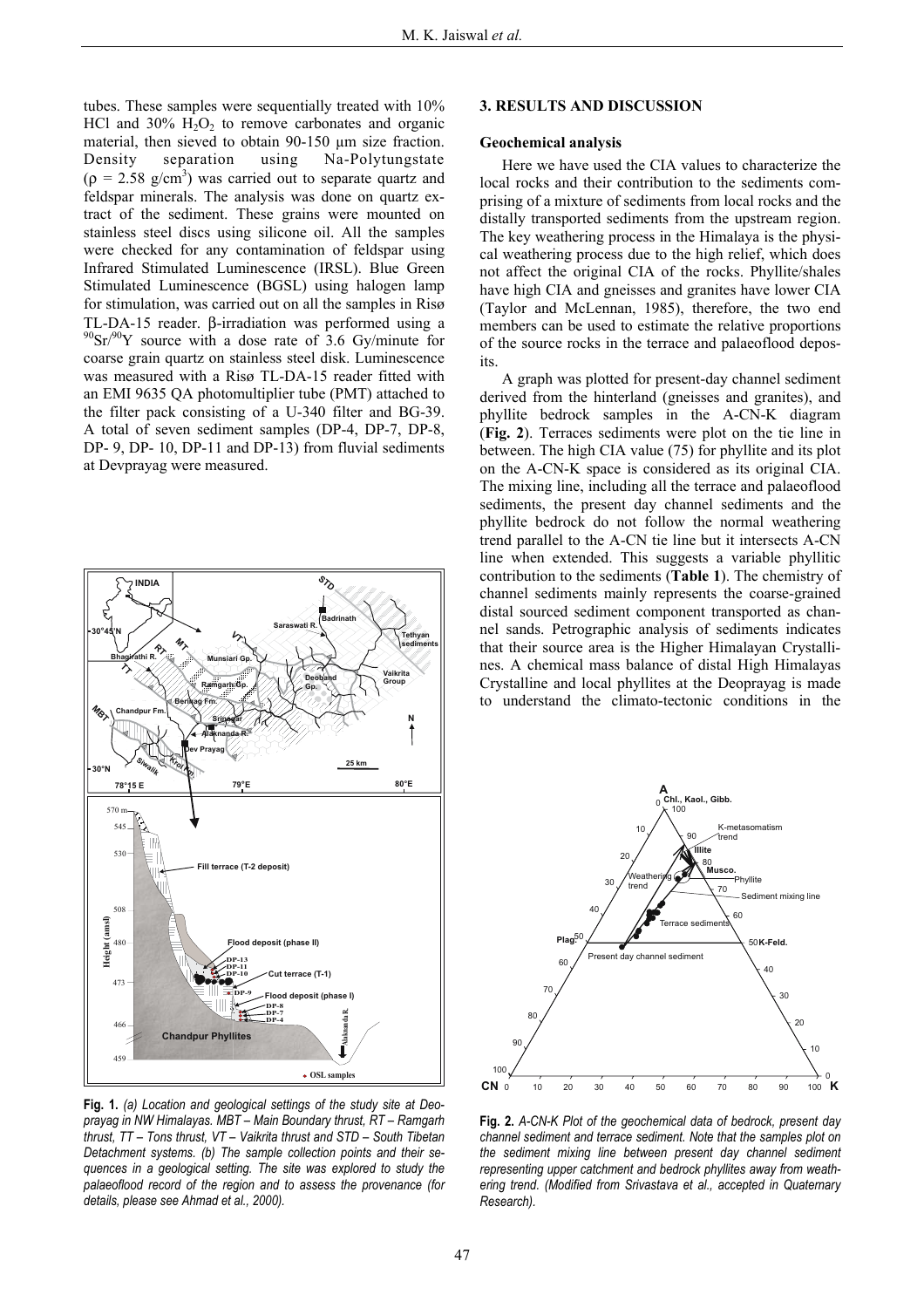**Table 1.** *The percentage contribution of the local rocks to the sediments selected for study and the background subtracted luminescence counts.* 

| Sample        | <b>Phyllitic</b><br>composition (%) | Luminescence counts/<br>20 seconds |
|---------------|-------------------------------------|------------------------------------|
| Phyllite rock | 100                                 |                                    |
| $DP-4$        | 33                                  | 20000                              |
| DP-7          | 49                                  | 13668                              |
| $DP-8$        | 62                                  | 8134                               |
| $DP-9$        | 49                                  | 16000                              |
| DP-10         | 50                                  | 14492                              |
| DP-11         | 40                                  | 20507                              |
| DP-13         | 49                                  | 14639                              |

Alakananda River catchment and has been discussed in detail by Srivastava *et al.* (2008). CIA values suggests that DP-8 has around 62% of phyllite, DP-4 and DP-11 have 33% and 40% phyllite respectively and DP-7, DP-9, DP-10, and DP-13 have phyllitic contribution of around 50%. Any luminescence property of analyzed sediments should reflect the effect of individual contribution of sediments from granitic/gneissic and phyllitic rocks, if they possess different properties.

#### **Luminescence characteristics**

In the standard SAR protocol, the natural luminescence is measured followed by a test dose measurement. A cycle of laboratory doses and their luminescence measurements is made with increasing the dose in each step (Murray and Wintle, 2000). The luminescence yield at each dose point is corrected for sensitivity change by measuring the OSL yield for a test dose at the end of each cycle. A plot of the sensitivity corrected regenerated OSL signal with dose enables the construction of a dose growth curve. Sensitivity corrected natural luminescence intensity is interpolated onto this growth curve to obtain the equivalent dose or palaeodose. The age of the sample is calculated by the simple age formula (Aitken, 1998):

$$
Age(ka) = \frac{ paleodose(Gy)}{dose accumulated(Gy/ka)}
$$
(3.1)

#### *Luminescence Intensity*

In luminescence dating application, it is important to have a detectable luminescence signal from the sample. Due to poor luminescence counts, large disks (7 mm) containing up to  $~1000$  grains were used for this work. Four aliquots from each sample were bleached at room temperature to remove any natural signals present and then a laboratory dose of 54 Gy was administered to each aliquot. Luminescence measurement was made for 100 seconds at 125°C after preheat of 240°C for 10 seconds. As shown by the shine down curve, the photon counts were well above the detection limit (**Fig. 3**). Preusser *et al.* (2006) used the first 20 seconds integral for comparison to characterize the luminescence properties from New Zealand Alps. Following that, a comparison has been made taking first 20 seconds integral from the shine down after stimulating for 100 seconds. The luminescence from 90-100 seconds integral was used for background subtraction. The net luminescence signal varies from 7000 to 30,000 (**Fig. 3**). If integration interval was reduced to the first 2 seconds of illumination time, luminescence signal varies from 1500 to 8000. However luminescence from the first channel (0.4 seconds of illumination time) varies from 300 to 2000. Sample DP-8 which has a higher ratio of sediments from the host rock showed the lowest number of photon counts  $(\sim 7000)$ .

Comparing the luminescence counts and their sediment sources, DP-8 sediment has shown lowest number of photon counts (~8000 in first 20 seconds integral) which is explained by the maximum contribution of sediments (62%) from the local rocks phyllite. As stated by Preusser *et al.*, (2006), the low number of cycles of burial and erosion probably leads to weakly sensitized quartz, and this can be the reason of the low sensitivity of the sediments studied here as the sediments having maximum contribution from local rocks, have least photon counts.

A plot has been constructed between local host-rock sediment contributions against average photon yield for 20 seconds integral after giving 54 Gy laboratory dose (**Fig. 3b**). Luminescence photon counts are inversely proportional to the phyllitic contribution. The average photon count is small for DP-8 (maximum contribution from local rock phyllite) and large for DP-4 and DP-11 (having least contribution from local rocks). It indicates that luminescence properties are affected by mixing of local sediment contribution and from far upstream region. It will be a point of further research that how precisely, luminescence properties can be used as an indicator for sediment contribution from local rocks and the distal rocks.

### *OSL thermal transfer*

A significant amount of transfer of charg may occur from deeper to shallower traps due to pre-heating of the natural OSL, which can cause overestimation of ages. OSL is measured while the aliquot is held at 125°C to minimize charge cycling through the 110°C TL trap and so increase the rate of decay of OSL signal. There are several examples of preheat plateau showing that the equivalent dose is insensitive to the preheat temperature in the range of 160-300°C (Murray and Olley, 1999; Murray and Wintle, 2000 and Roberts *et al.*, 1999). Rhodes and Bailey (1997) determined a significant overestimation in equivalent dose (*De*) in zero age glacio-fluvial samples from Greenland and attributed it to the thermal transfer of the OSL signals. Various authors have shown an increase in luminescence signal at higher temperature due to significant contribution due to thermal transfer (Banerjee, 2000; Wallinga *et al.*, 2001).

The effect of thermal transfer was investigated in the samples. All aliquots were bleached using halogen lamp for 200 seconds at room temperature to remove any natural signal present in the sample. The equivalent dose  $(D_e)$ was measured using SAR as suggested by Murray and Wintle (2000) with varying pre heat temperature ranging from 180°C to 280°C with steps of 20°C (Murray and Wintle, 2000). Preheat time was 10 seconds for each temperature. For each sample, 2 aliquots were prepared for each set of temperature. The linear fitting was used for dose growth curve. The results indicated that the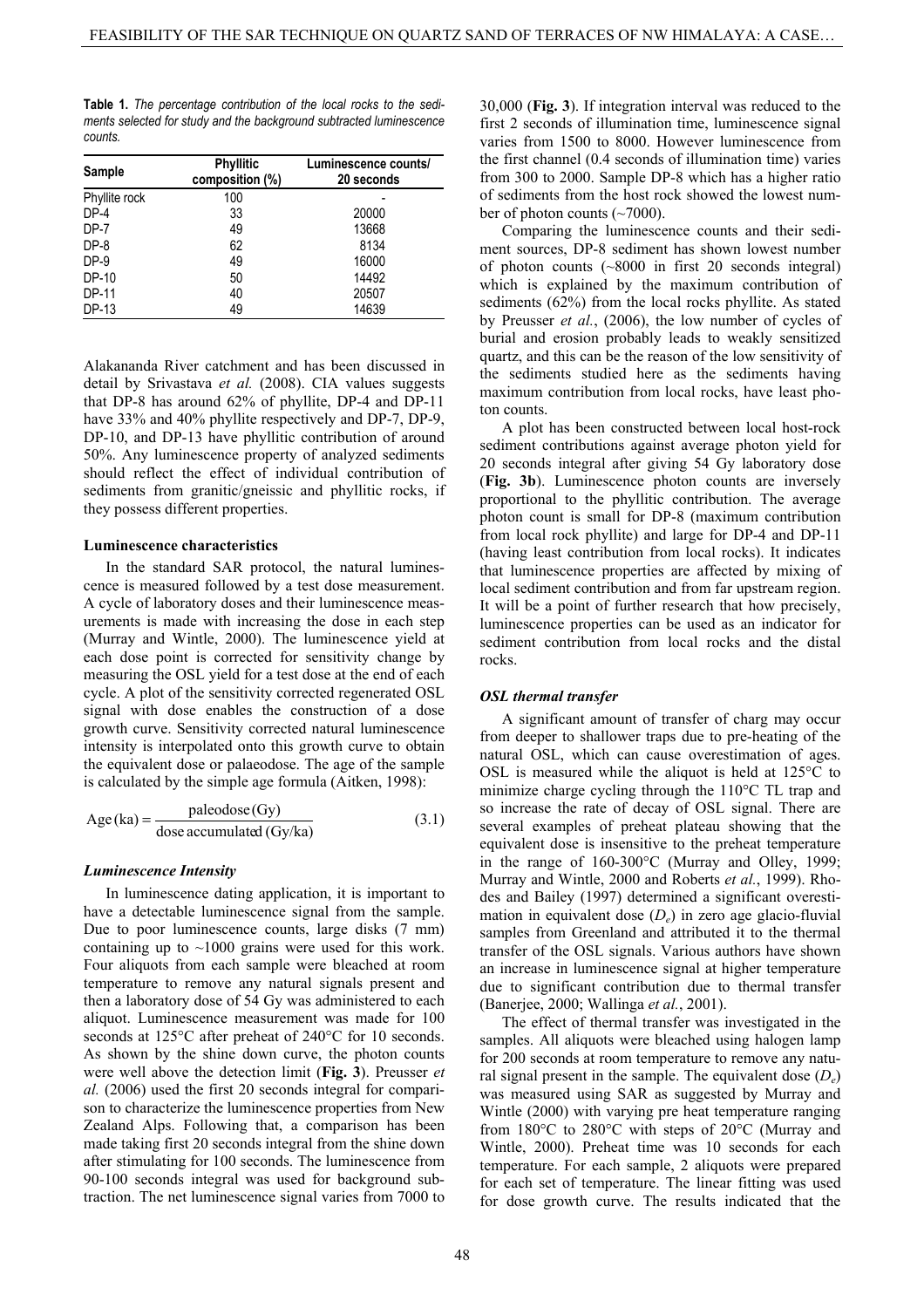

**Fig. 3.** *(a) Shine down curves of sample DP-4 and DP-13. (b) Luminescence intensity of the various samples. The 7 mm aliquots were bleached and then given 54 Gy of laboratory beta dose followed by OSL measurement. The intensity above is the integral of first 20 seconds of the shine down curve. (c) The % phyllitic composition was plotted against luminescence counts. The results show that photon counts are inversely proportional to phyllitic contribution.* 

amount of thermal transfer varies from  $\sim 0$  Gy to 7 Gy (average  $\sim$  1-2 Gy) (Fig. 4) and the value is high (>5-15 Gy) for a temperature of 260°C and higher. For sample DP-10, the thermal transfer is insignificant for a temperature range of 180-280°C (**Fig. 4**). However, for the samples DP-4, 9 and 10, the thermal transfer value is high for temperature 280°C. The thermal transfer effect was found to be small up to the temperature of 240°C. It is likely that the samples received insufficient light exposure to empty the traps that are less light-sensitive and thermally shallow such as TL traps of 160°C, 240°C and 280°C (Murray and Olley, 2002). These samples when heated up to or close to these temperatures (160°C, 240°C and 280°C) to release the trapped charge, a fraction of the released charge is re-trapped by the OSL traps; this gives rise to a low but finite amount of OSL signal, even though the sample was well bleached at the time of deposition. In the studied sample DP-4, the thermal transfer is present at 180°C, which is probably coming as charge transfer from 160°C TL traps. However, in samples DP-9 and DP-10, this thermal transfer at low temperature too is negligible. The higher temperature is probably exciting the charges from deeper traps to the shallower traps caus-

ing detectable luminescence signal as discussed by various authors (Banerjee, 2000; Wallinga *et al.*, 2001; Bailey *et al.*, 2001). These experiments allowed us to choose the appropriate preheat temperature when applied for routine dating.

## *OSL Sensitivity changes*

#### *Dose recovery test*

In SAR, several cycles (6-7 cycles) of irradiation, preheat and luminescence measurement are repeated. In this process, the luminescence sensitivity changes are monitored using test doses and a recycled point equal to the first regeneration point is made to make sure that the sensitivity changes were monitored and remained within the accepted value of 10% (Murray and Wintle, 2000). Dose recovery is very important and reliable test required for determining the palaeodose using SAR. This test was applied on 8 aliquots of each sample. The aliquots were bleached for 200 seconds using halogen lamp to remove the natural OSL. A dose of 42 Gy was given to observe the variation in the precision of recovered dose. The re-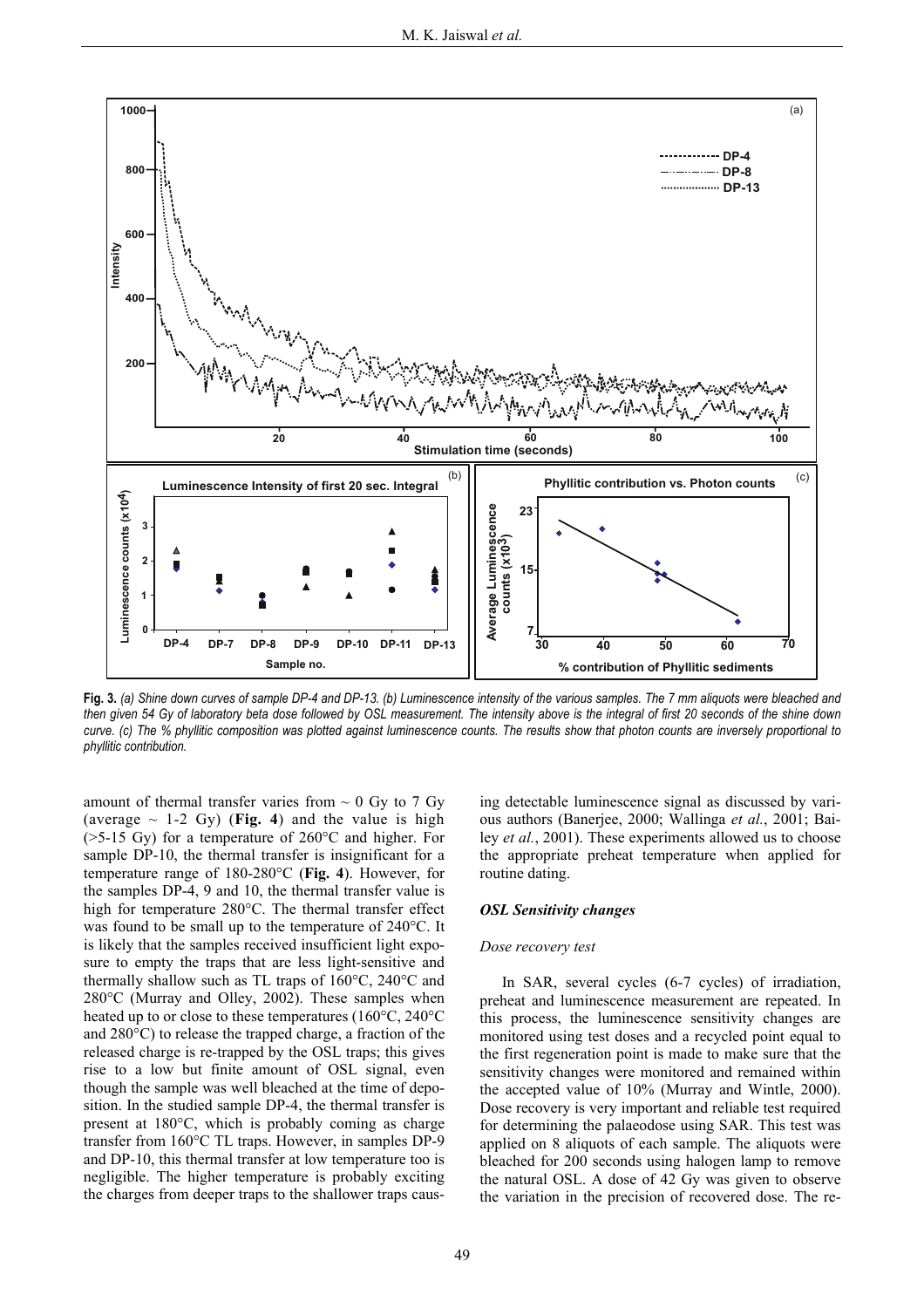

**Fig. 4.** *Thermal transfer effect of the samples analyzed from Devprayag in Himalaya. Two aliquots were analyzed for each samples using SAR at ranging preheat temperature from 180 to 280°C. In some samples the thermal transfer luminescence signal is significant and ranging up to 16 Gy at high temperature (260-280°C).* 

generation doses were 30 Gy, 42 Gy, 54 Gy, 0 Gy and 30 Gy again for the recycling point to check the correctness of sensitivity change monitoring.

The average  $D_e$  was computed for all the recovered palaeodoses. The recovered doses are 40.8 Gy, 41.2 Gy, 41.3 Gy, 41.5 Gy and 39.4 Gy that is within 5% of the given laboratory dose (42 Gy, considered as natural in this case) for the samples DP-7, DP-8, DP-9, DP-10 and DP-11 respectively. For samples DP-4 and DP-13, the averaged recovered doses are 37.1 Gy and 36.8 Gy, still within 12% of the given laboratory dose. Some aliquots of DP-7 and DP-8 have shown >20% higher values as compared to the given dose, the average have shown good recovered doses (**Fig. 5**). The preheat temperature can cause recuperation of the OSL signal (i.e. heating after OSL measurement can give rise to a new OSL signal, even in the absence of an ionizing radiation dose). It should be zero in the ideal case. This is tested by measuring the OSL without any regeneration dose. Then the OSL counts in this are compared with natural signal. In our samples, the amount of recuperation was <2% of the sensitivity corrected natural luminescence (in this case, given laboratory dose of 42 Gy). Thus recuperation is not a problem in the samples from the area of interest. All the





**Fig. 5.** *Dose recovery test was carried out on 8 aliquots from each sample (DP-13 has only 4 aliquots). SAR was applied on bleached aliquots after irradiating with 42 Gy. The data shows a good recovery of the laboratory dose and the average lies within 10% of the given dose; however, very few aliquots have shown considerable amount of deviation as seen in the sample DP-7 and DP-8. The number written below the symbols are the average dose of the recovered dose.*

samples showed good recycling ratio (within 0.90-1.10) with very few exceptions of a range up to  $0.85$ -1.15.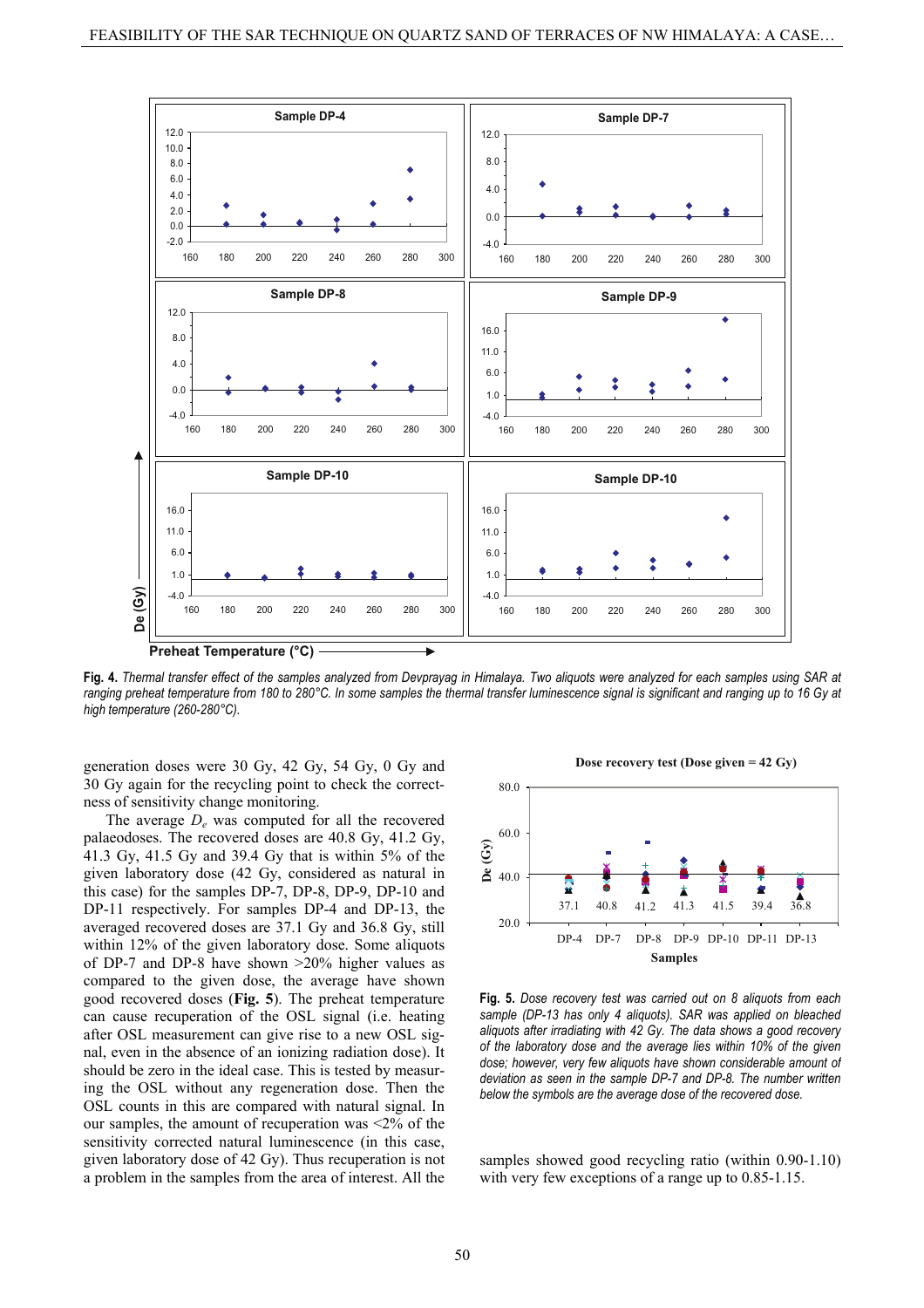## *Simulation of effect of repeated cycles of erosion and burial of sediments on OSL*

This test was performed to simulate the repeated reworking cycles of daylight exposure and irradiation of the sediment to see the effect of multiple cycles of erosion and sediments deposition on the sensitivity changes. Two sets of measurement were performed. In one set of experiments, first the aliquots were bleached using halogen lamp for 200 seconds at room temperature followed by irradiation of 84 Gy beta dose to 2 aliquots from each sample. The OSL measurement was done after  $\sim$ 3 hours without preheating to avoid any influence of thermal activation and incorporation of OSL signal from unstable 110°C OSL traps. This cycle was repeated for 5 times. In the other set of experiments, a second batch of aliquots were taken and bleached at room temperature. Two aliquots from each sample were irradiated for 84 Gy and OSL was measured similar to first set of experiments except that after irradiation, the aliquots were annealed at 450°C, which helped to find out the effect of annealing on the sensitivity.

The results from first experiments shows a small but significant increase in the sensitivity (up to 25% in final stage after  $4<sup>th</sup>$  cycle, **Fig. 6**), which tells that the quartz have not reached a mature state of sensitivity indicating having probably young sedimentary history. However, even though the sensitivity is changing, it is well monitored by test doses in SAR (recycling ratio is within 10% of unity) and found to be suitable for luminescence dating using SAR. Detectable luminescence counts, dose recovery and thermal transfer tests also support this.

**Fig. 6** shows the effect of annealing (temp. up to 450°C) on the sensitivity of the sample. The sensitivity increased by a factor of 4-5 in the samples DP-8, DP-9 and DP-13 (**Fig. 7**) during the first cycle of heating. Subsequent cycles of annealing increased the sensitivity by 20-25% in each step of its previous sensitivity. Similar results were found for rest of the samples. The results match well with the nature of the source rock because the



**Fig. 6.** *Effect of OSL measurement on the sensitivity of the sample. Two bleached aliquots from each sample were irradiated with 84 Gy followed by OSL measurement. This experiment was performed to see the effect of number of cycle of deposition and erosion on the quartz grains. The data shows a small but certain increase in the photon counts (more clearly in sample DP-10), which indicates that the sample are not reached to a mature state of sensitivity.* 

phyllite are weak metamorphosed rock (metamorphosed on low temperature and pressure). It also predicts that the quartz from the sediments coming from a high metamorphosed (high temperature and pressure) source rock (higher than phyllite) will be better sensitized. Based on the above studies a SAR protocol was designed to analyze the luminescence samples and thus establish chronology of the studied section after computing dose rates. The OSL-SAR dates agree well with the geologic setting and climatic history; however, these were discussed in detail by Srivastava *et al.* (2008).

#### **4. CONCLUSIONS**

The present study shows that even BGSL luminescence of quartz is of low intensity, it is sufficiently above detection limit and it allows the application of optical dating. The various tests discussed above allow to assess the OSL dating of such low intensity quartz. The present work concludes:

- 1) Quartz from phyllitic rocks is of low sensitivity. Luminescence counts per unit dose are inversely proportional to the percentage contribution of phyllite, which indicate that the luminescence characteristics represent the source rock characteristics.
- 2) Dose recovery tests hold good results and favor the application of SAR to these sediments.
- 3) Chandpur phyllite is exposed extensively in Kumaun Lesser Himalaya. Most of the samples dominate the quartz from phyllite rocks and thus it suggests that phyllite can be considered a source of quartz, which is suitable for optical dating.
- 4) Increase in OSL sensitivity (up to 25%) on OSL measurement indicates a young sedimentary history; however, it does not restrict the applicability of optical dating techniques. The increased OSL sensitivity by a factor of 4-5 in the first annealing cycle indicates a low grade metamorphic history of the source rock, and supported by the nature of the source rock.



**Fig. 7.** *Effect of annealing of the aliquots up to a temperature of 450°C on OS. In the first cycle, one aliquot from each sample was irradiated with 84 Gy followed by OSL measurement. In the consecutive cycles, aliquots were heated up to 450°C followed by irradiation and OSL measurement in the same manner. The data suggests a steep rise in sensitivity during first cycle by a factor of 4-5 and then slowed down the increase in sensitivity.*